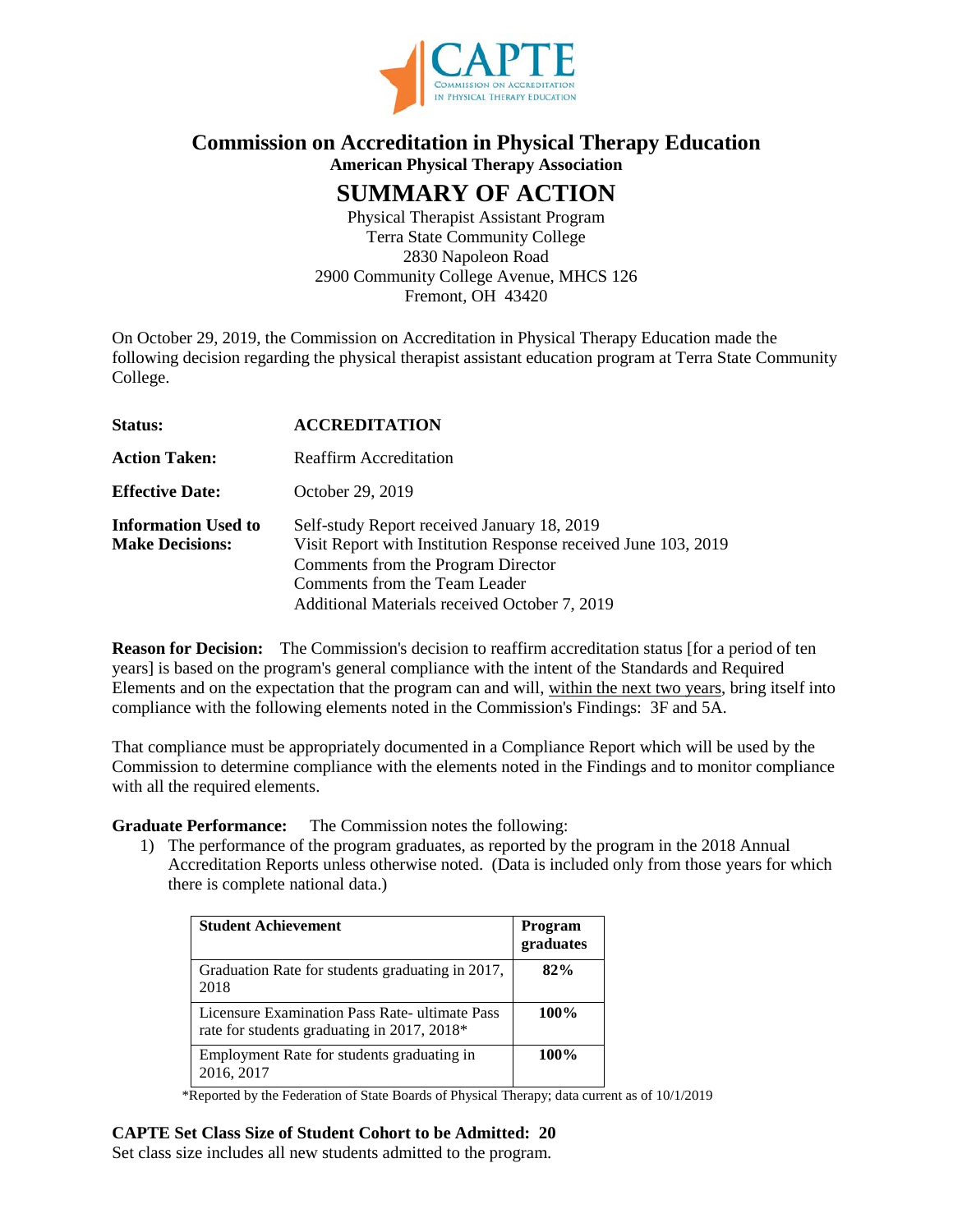**Next Activity:** Compliance Report due February 15, 2020

# **NOTICES**

## **REQUIRED STATEMENT OF ACCREDITATION STATUS**

Once a program has been accredited, and for as long as it remains accredited, the program must use the statement provided in §8.20 on all educational and promotional materials, including the institution/program web site, where the program's accreditation status is disclosed.

> [INSERT Name of Program] at [INSERT Name of Institution] is accredited by the Commission on Accreditation in Physical Therapy Education (CAPTE), 1111 North Fairfax Street, Alexandria, Virginia 22314; telephone: 703-706-3245; email: [accreditation@apta.org;](mailto:accreditation@apta.org) website: [http://www.capteonline.org.](http://www.capteonline.org/) If needing to contact the program/institution directly, please call [INSERT Direct Program Phone Number] or email [INSERT Direct Program Email Address].

NOTE: If the institution offers other physical therapy programs not subject to accreditation by CAPTE (e.g., transitional DPT, post-professional degree program, residency or fellowship), the above statement must be edited to clearly indicate that the additional programs are not accredited by CAPTE. Additionally, the information available to the public regarding these programs must clearly state that they are not accredited by CAPTE.

# **TWO YEAR LIMITATION ON BEING OUT OF COMPLIANCE**

CAPTE's recognition by the United States Department of Education requires a limitation of two years for programs to be out of compliance with a required element [34 CFR  $602.20(a)(2)(iii)$ ]. When, after review of a Compliance Report, the program remains out of compliance with any required element and sufficient progress toward compliance has not been demonstrated, CAPTE may act to place the program on probationary accreditation or withdraw accreditation. CAPTE will place the program on probationary accreditation when a program remains out of compliance for 18 months. If the program continues to be out of compliance with any required element at the end of the two year period following the initial finding that the program is out of compliance, CAPTE will withdraw accreditation unless CAPTE judges the program, for good cause, to be making significant efforts to come into compliance with the standards and required elements. CAPTE defines a good cause effort as:

- (a) a completed comprehensive assessment of the problem/issue under review,
- (b) an appropriate plan for achieving compliance within a reasonable time frame not to exceed two years,
- (c) a detailed timeline for completion of the plan,
- (d) evidence that the plan has been implemented according to the established timeline, and
- (e) evidence that the implemented plan is showing results that provide reasonable assurance the program will achieve compliance within the allotted time frame.

It is the program's responsibility to make the case that a good cause effort has been made and continues to be in effect. During the extension for good cause, probationary accreditation status will be maintained and the program's progress will be monitored. In no case, however, will an extension for good cause be longer than two years.

## **PUBLIC NOTICE OF REASONS FOR DECISIONS**

Pursuant to expectations of the Council for Higher Education Accreditation, CAPTE provides public notice of the reasons for its decisions to grant candidacy, or grant or reaffirm accreditation. These notices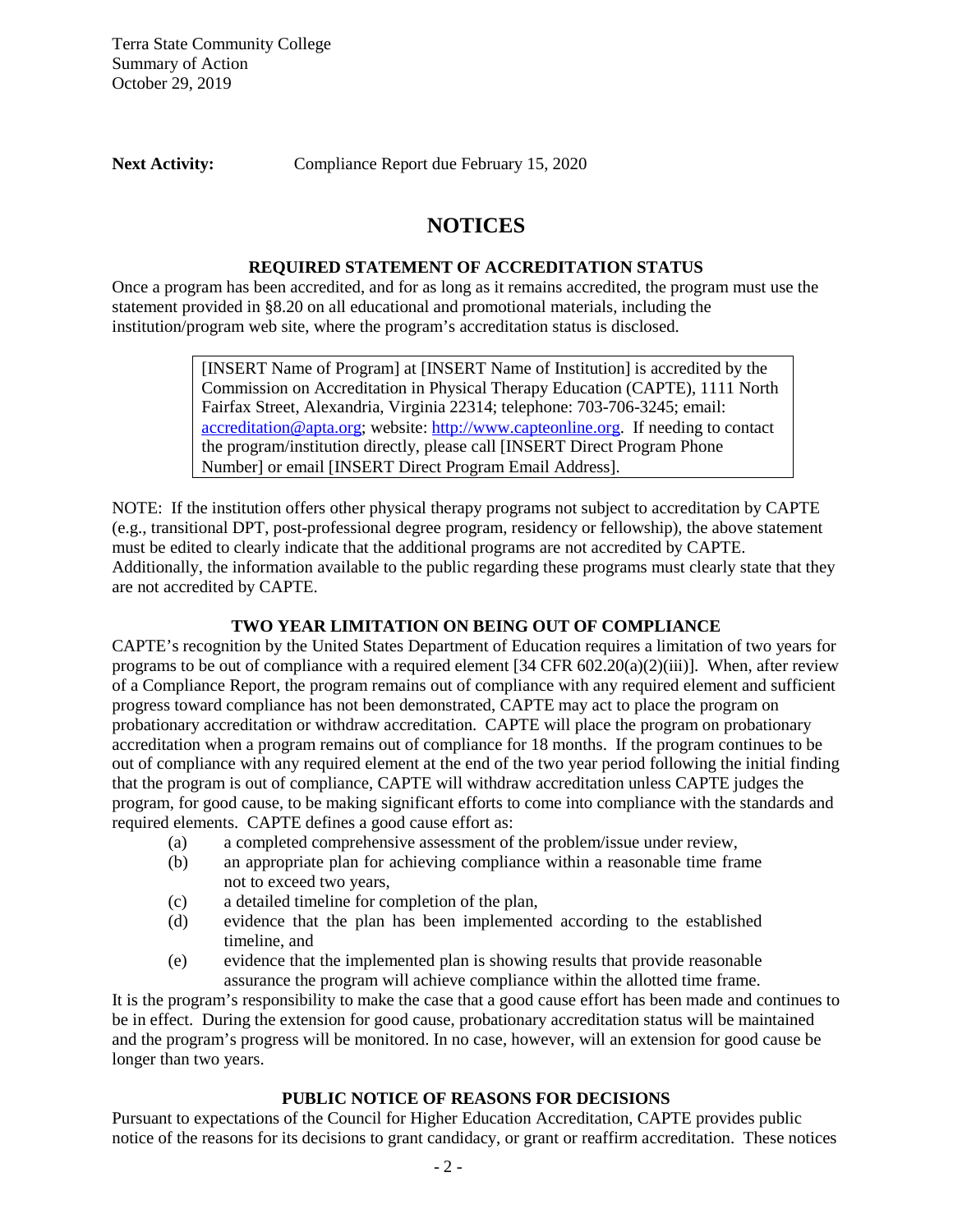are in addition to the notices of reasons for probation and for final adverse actions as required by the US Department of Education. The front page of this Summary of Action will be used for this purpose.

# **ACCURATE PUBLIC DISCLOSURE OF THIS DECISION BY THE INSTITUTION**

The institution and program must make accurate public disclosure of the accreditation or pre-accreditation status awarded to the program. Further, the United States Department of Education (USDE) requires all recognized accrediting agencies to provide for the public correction of incorrect or misleading information an institution or program releases about accreditation or pre-accreditation status, contents of reports of on-site reviews, and accreditation or pre-accreditation actions with respect to the institution or program  $[34 \text{ CFR } 602.23(d)$  and  $[602.23(e)]$ . If the institution or program chooses to disclose any additional information, beyond the accreditation or pre-accreditation status that is within the scope of the USDE rule, such disclosure also must be accurate. Any public disclosure of information within the scope of the rule must include the agency's street address, email address and phone number: Commission on Accreditation in Physical Therapy Education, 1111 North Fairfax Street, Alexandria, Virginia 22314; accreditation@apta.org; (703) 684-2782 or (703) 706-3245. If the Accreditation staff finds that an institution or program has released incorrect or misleading information within the scope of the USDE rule, then, acting on behalf of CAPTE the Accreditation staff will make public correction, and reserves the right to disclose this Summary of Action in its entirety for that purpose.

#### **PUBLIC NOTICE OF DECISIONS BY CAPTE**

Following all decisions, including decisions to place a program on warning, probation or show cause, or to deny candidacy, withdraw candidacy, withhold accreditation, or withdraw accreditation, the Accreditation staff will, within 24 hours of the official notification of the programs and institutions of the decisions, provide notice to the public by placing notice of the decisions on its web site.

#### **RESPONSIBILITY TO REPORT CHANGE(S)**

The institution and program are responsible for notifying CAPTE of all reportable changes in the program prior to implementation. Unexpected changes are to be reported immediately after they occur. Reportable changes, some of which may require pre-approval, are described in Part 9 of CAPTE's *Rules of Practice and Procedure* [\(http://www.capteonline.org/AccreditationHandbook/\)](http://www.capteonline.org/AccreditationHandbook/). **It is the program's responsibility to be familiar with these expectations and to provide notification of program changes as required.**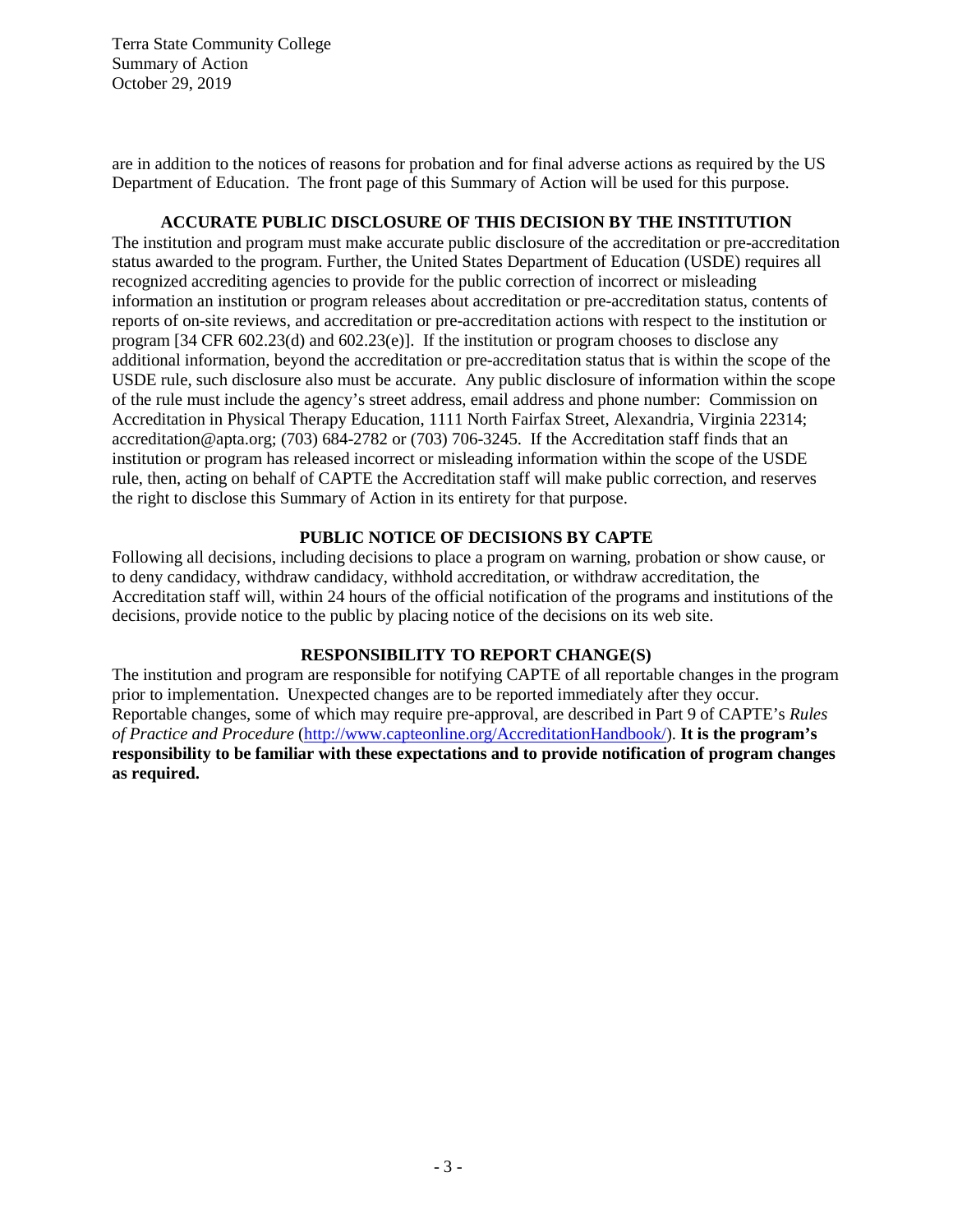#### **Commission's Findings and Reasons for Decision:**

The Commission on Accreditation in Physical Therapy Education judged the program to be in compliance with the Standards and Required Elements for Accreditation of Physical Therapist Assistant Education Programs except those noted below.

**The program was judged to be in CONDITIONAL COMPLIANCE with the following required elements. Conditional compliance means that the program has in place a substantial portion, but not all, of the components necessary to meet all aspects of the elements.**

**1. 3F Policies, procedures, and practices exist for handling complaints that fall outside the realm of due process, including a prohibition of retaliation following complaint submission. The policies are written, disseminated, and applied consistently and equitably. Records of complaints about the program, including the nature of the complaint and the disposition of the complaint, are maintained by the program.**

The Commission acknowledges the program's efforts to revise policies relative to complaints that fall outside the realm of due process, including the anticipated approval date in 2019 for the revised policies.

In the Compliance Report due February 15, 2020, provide evidence that the revised policies have been approved and disseminated and, if complaints have been received, that the policies have been applied consistently and equitably.

## **INSTITUTION RESPONSE:**

## **2. 5A Program policies, procedures, and practices related to student recruitment and admission are based on appropriate and equitable criteria and applicable law, are written and made available to prospective students, and are applied consistently and equitably. Recruitment practices are designed to enhance diversity of the student body.**

The Commission acknowledges that the Admission process had previously included a point system. More than half of the points were assigned through a subjective assessment of letters of recommendation from observation experiences, an interview, and an essay. The program, with their advisory Board, revised the Admission Packet by deleting the letters of recommendation, and by developing rubrics for assigning points to both the interview as well as the essay that will continue. A "mark up" draft of the changes was provided as an attachment in the Visit Report with Institutional Reponse with plans to implement the new packet for the 2020 admission cycle.

In a Compliance Report due February 15, 2020, provide the completed Admissions Packet with a description of the procedure for prospective students to obtain the packet to apply.

## **INSTITUTION RESPONSE:**